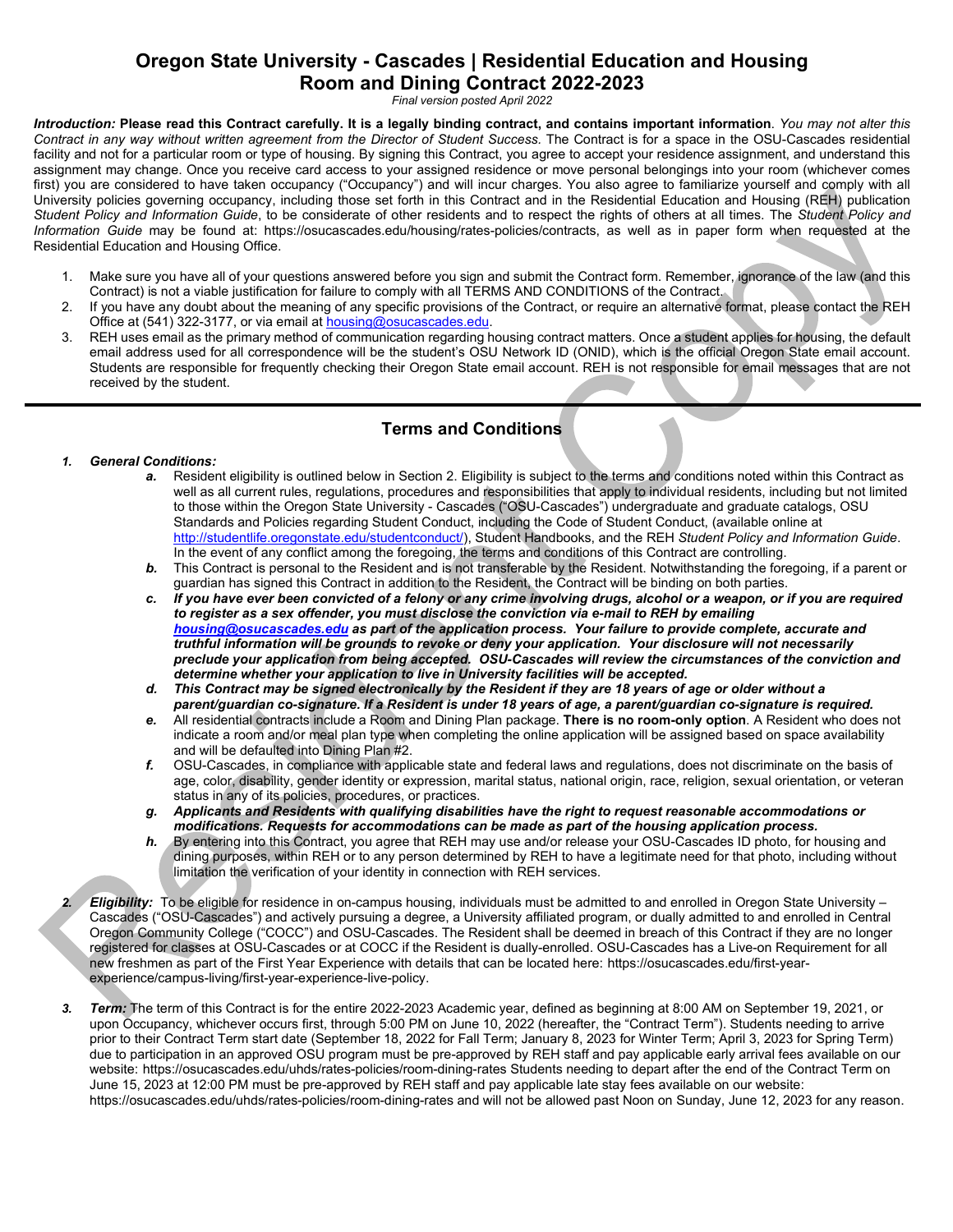### *4. Assignment of Space:*

- *a.* This Contract is for an assigned space in a residence hall and not for a specific room or bed. This Contract is not a lease agreement.
- **b.** REH accommodates resident housing preferences when possible, but does not guarantee assignments based on preferences.
- *c.* The Resident is required to pay the published or officially announced rate for the single, double, or triple space that is assigned. Specific rate information is available on our website [https://osucascades.edu/uhds/rates-policies/room-dining-rates.](https://osucascades.edu/uhds/rates-policies/room-dining-rates)
- *d. The University reserves the right to reassign Residents to another room or residence, or change the occupancy configuration of a room, at any time during the term of this Contract*. Examples of circumstances requiring reassignments include, but are not limited to: consolidating space, conserving energy, protecting the welfare of residents, closing part or all of a residence, utilizing an ADA designated space for an ADA room accommodation, or other maintenance, economic, behavioral or safety reasons.
- *e.* **Failure to receive an assignment notification by email does not cancel the Contract.** Assignment to a residence hall is contingent upon the University's final acceptance of admission as a student and on the availability of space.
- *f.* Assignments may be based on previous behavior or conduct issues.
- *g.* Acceptance of this Contract by REH does not confirm admission to the University.
- *h.* The University reserves the right to refuse any application to live in University residence halls.
- *i.* Animals are not permitted in residence halls, except as authorized under the OSU Service & Assistance Animal Policy: [https://accessibility.oregonstate.edu/serviceanimalpolicy#serviceanimals.](https://accessibility.oregonstate.edu/serviceanimalpolicy#serviceanimals)
- *5. Occupancy***:** Occupancy means that the Resident has received card access for a specified room and/or has moved personal belongings into the room (whichever occurs first). Occupancy is for the Term of the Contract, and ends 24 hours after the Resident completes finals, or at 5:00 PM on the last day of the term, whichever is earlier. Written authorization from the Assistant Director of Residential Education and Housing or designee is required for any other occupancy arrangement. Occupancy status does not require the actual physical presence of the Resident or their belongings. The Resident will be assessed charges for the entire Term of this Contract.
- *6. Cancellation of Contract by Resident prior to Occupancy***: All Contract cancellations must be in writing, from the Resident, and delivered t[o Housing@osucascades.edu](mailto:Housing@osucascades.edu) from the Resident's ONID account in order to be effective unless otherwise permitted as posted on the OSU-Cascades housing website.** 
	- *a.* **Fall Term Only: Residents who are currently attending OSU or living in OSU-Cascades housing and contract for OSU-Cascades housing for 2022-2023have until May 31, 2022 to cancel their Contract without incurring a Cancellation Fee. Failure to cancel the Contract in the form required by the cancellation deadline will result in the following Cancellation Fees, which will be applied to the Resident's University account.** Since it is impractical and extremely difficult to ascertain the amount of actual damages, the cancellation fee represents a reasonable endeavor by the University to estimate fair average compensation for its harm from resident cancellations. Resident understands and agrees to this cancellation fee**. After May 31, 2022, the cancellation fees are as follows for Residents who cancel prior to taking Occupancy:**
		- i. **June 1 – 30, 2022: \$500**
		- ii. **July 1 - 31, 2022: \$750**
		- iii. **August 1 - 31, 2022: \$1000**
		- iv. **September 1 – 18, 2022: \$1500**
	- *b.* **Student is No Longer Enrolled or Cancelling Their Enrollment with OSU-Cascades**
		- i. E.g. students who are no longer enrolled at the OSU-Cascades campus are no longer eligible to live in housing. Reasons for cancellation may include but are not limited to: being called to active military duty, transferring to another institution of higher education, withdrawing from the University, graduating from the University.
		- ii. Students in this category will not receive a cancellation fee as long as they provide relevant supporting documentation when cancelling their Contract.
	- *c.* **Student is Enrolling and Bound to First Year Experience Live-on Requirement**
		- i. As further defined by th[e First Year Experience Live-on Requirement Policy,](https://osucascades.edu/first-year-experience/campus-living/first-year-experience-live-policy) these students are generally first-year students who enroll at OSU-Cascades within one year of high school graduation regardless of class standing.
		- ii. Reasons for cancellation may include but are not limited to: living off campus with a family member in a family situation within a 45-mile radius of Bend or moving off campus due to a recent marriage or establishing a domestic partnership.
		- iii. Students who choose to seek an exemption to the live-on requirement prior to Occupancy must follow the request process outlined by the Office of Student Success. Deadlines to apply for an exemption will be posted on the First Year [Experience Live-on Requirement Policy](https://osucascades.edu/first-year-experience/campus-living/first-year-experience-live-policy) website by the timeline noted therein. Failure to apply for an exemption by the posted deadline may result in fees to the student's account.
		- iv. Any student who is bound to the First Year Experience Live-on Requirement and cancels their Contract for a nonapproved exemption reason may be found not in compliance with this University policy. As such a student may be subject to conduct action for not complying with a University policy and subject to the cancellation fee that is noted in Section 7.
	- *d.* **Student is Enrolling and Not Bound to First Year Experience Live-on Requirement**
		- i. Students who have graduated from high school over one year (12 months) prior to enrolling at OSU-Cascades are not bound to the OSU-Cascades First Year Experience Live-on Requirement. In general this includes: students returning to REH for another academic year, incoming transfer students, and graduate students.
		- ii. Reason for cancellation may include but is not limited to moving off campus to an apartment or house during the REH contract period. Assuming a student continues to be enrolled at OSU-Cascades, see section 6(a) above for cancellation fee. Unused dining dollars may continue to be used and if not exhausted by June 14, 2023, they become "roll over" dollars. See Section 17(b) for more information.
	- *e.* **New Winter applicants** (subject to approval of a live-on exemption when applicable): Students who apply to live on campus beginning winter term will have until December 15, 2022 to cancel their Contract without a cancellation fee. After this date, they will receive a \$1000 cancellation fee to cancel their Contract pre-Occupancy.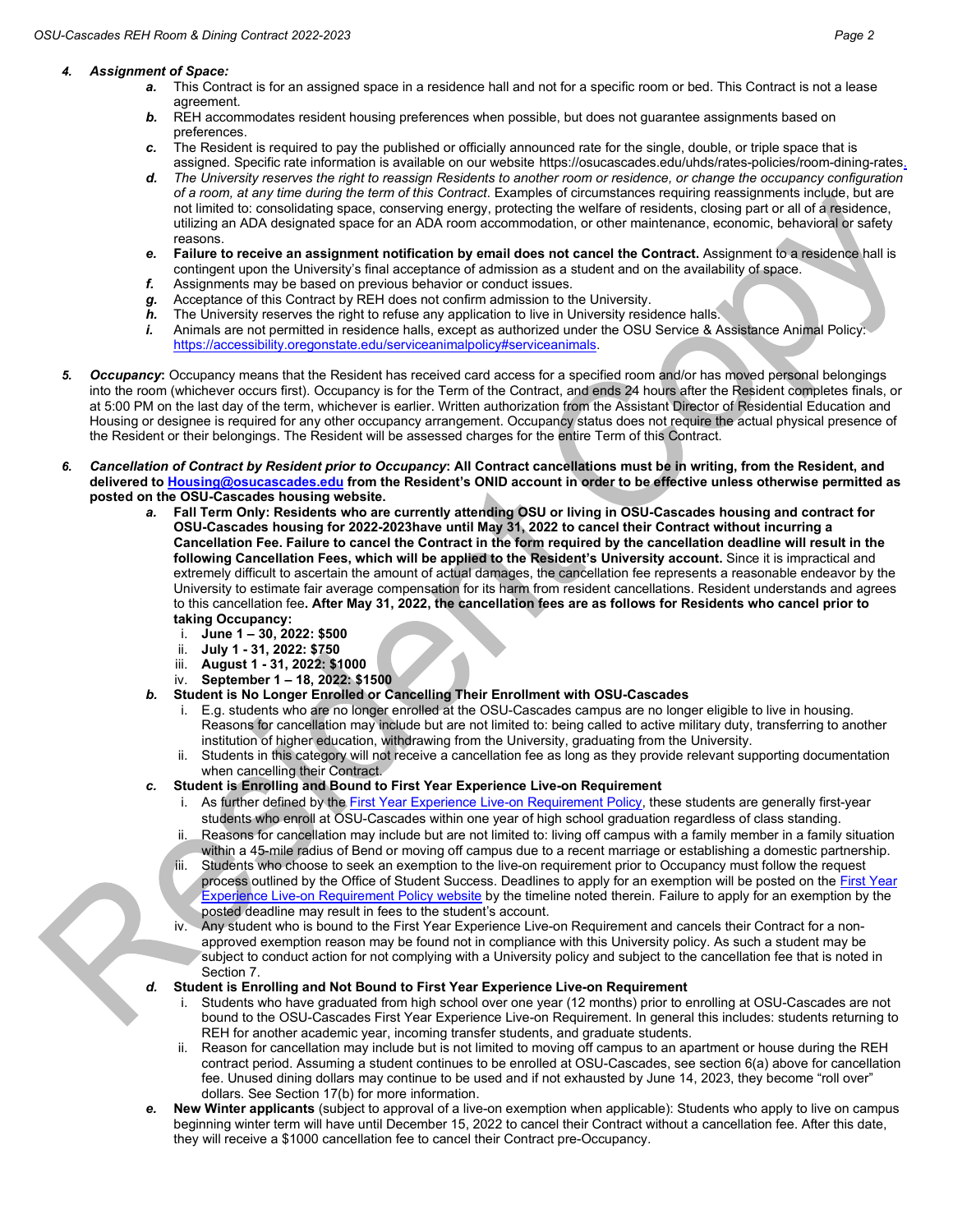- *f.* **New Spring applicants** (subject to approval of a live-on exemption when applicable): Students who apply to live on campus beginning spring term will have until March 15, 2023 to cancel their Contract without a cancellation fee. After this date, they will receive a \$500 cancellation fee to cancel their Contract pre-Occupancy.
- **7.** *Cancellation of Contract by Resident Post-Occupancy:* If a Resident would like to move out of the residence halls post-occupancy prior to the end of the occupancy period, they must cancel their Contract, which has associated fees. To cancel, the Resident must complete all the steps outlined on the REH website regardin[g moving out before the end of the academic year.](https://osucascades.edu/uhds/rates-policies/moving-out) Please see section 17 below for details on what happens to the dining plan after a Resident cancels their Contract.
	- *a. Student is Continuing Enrollment at OSU-Cascades:* If a Resident moves out and plans to continue their enrollment at OSU-Cascades, they will be prorated the remaining days of the term of housing (until the Sunday of finals week) room charges based upon the day the Resident completes a check-out for the room. In addition, if a Resident leaves before the academic year ends, they will be assessed a cancellation fee as follows (based on when they cancel):
		- i. **Fall term: \$1500 – for any cancellation before Winter term begins**
		- ii. **Winter term: \$1000 – for any cancellation before Spring term begins**
		- iii. **Spring term: \$500 – for any cancellation before Summer term begins**
	- **b.** Student is Not Continuing Enrollment at OSU: If a Resident moves out and can verify they do not plan to continue their enrollment at OSU-Cascades, they will be prorated the remaining days of the term of housing (until the Sunday of finals week) room charges based upon the day the Resident completes a check-out for the room.
	- *c.* **After the relevant cancellation deadline, upon Resident petition via Petition for Financial Appeal accessible on the REH website,** OSU-Cascades may release the Resident from this Contract under limited circumstances upon receipt of a written letter requesting such extraordinary action accompanied by appropriate documentation. Contract releases under this section will not be subject to the Cancellation Fee but Residents will be responsible for pro-rated room and board charges that were incurred from the time they took Occupancy until the cancellation and may or may not include dining plan charges based on student situation. Contract releases are extraordinary, are not automatic, and may be granted, with appropriate supporting documentation, only under one of the following circumstances:
		- *i.* The Resident is admitted but fails to register for class or cancels registration.
		- *ii.* The Resident withdraws from the University or is dismissed from the University for academic reasons during this Contract Term, unless withdrawal is the result of a disciplinary violation.
		- *iii.* The Resident completes their academic program and graduates from OSU-Cascades.
		- *iv.* The Resident is enrolled in special academic or dual-enrollment programs (such as off-campus research, approved internships, study abroad or other exchange programs) that require them to leave campus and has provided REH with written verification of the same from their academic department.
		- *v.* If, after signing the Contract, the Resident suffers significant and unforeseeable financial hardships outside the Resident's reasonable control.
		- *vi.* The Resident has an unforeseen issue they believe merits the need to live off campus. The Resident must provide appropriate documentation to OSU-Cascades Office of Student Success by a qualified professional specifically outlining their need to live off campus. For medical situations, staff in the Office of Student Success will work with the Resident and REH staff to determine if there is a need for the Resident to work with Disability Access Services for an accommodation on campus. Otherwise, theOffice of Student Success will determine if the information supports the Resident's need to live off campus.
		- *vii.* The Resident provides proof of marriage, domestic partnership, or parenting.
		- *viii.* The Resident transfers to the OSU Corvallis Campus, OSU Distance Degree Program, or is solely taking OSU e-Campus courses, and the Resident moves more than 50 miles from the OSU-Cascades Campus.
- *8. Exemption from Live-on Requirement Process*: OSU-Cascades has a Live-on Requirement for all new freshmen as part of the First Year Experience with details that can be located here: [https://osucascades.edu/first-year-experience/campus-living/first-year-experience-live](https://osucascades.edu/first-year-experience/campus-living/first-year-experience-live-policy)[policy](https://osucascades.edu/first-year-experience/campus-living/first-year-experience-live-policy) OSU-Cascades staff understands that in some instances some students may need to petition for a qualifying exemption. Exceptions to the live-on requirement will only be considered after a student completes the **request for an exemption through the "First Year Experience (FYE) live-on exemption application". Exemptions to the live-on requirement are still subject to applicable cancellation fees as noted in section 7 above if sought post-occupancy.**

## *9. Contract Termination (by University):*

- *a.* REH reserves the right to terminate this Contract for any of the following reasons:
	- *i.* The Resident has not taken Occupancy of the assigned space by noon on the first day of classes, unless the REH Office has received written notification prior to the start of the term from the student that they will be arriving late. Reassignment of late-arriving students (who do not provide written notice) will be made upon their arrival at the University, as space is available.
	- *ii.* The Resident does not meet Eligibility requirements.
	- *iii.* The Resident commits serious or repeated student conduct violations or if it is determined that the Resident poses a direct threat to their self, other residents or guests, or to residence hall, or dining center facilities. In this circumstance, the Resident may be asked to vacate the premises immediately pending a hearing.
	- *iv.* The Resident is suspended or expelled from the University for disciplinary reasons.
	- *v.* The Resident owes in excess of \$2200 to the University prior to fee assessment at the start of any term within the same academic year.
	- *vi.* The Resident is in breach of the terms and conditions of this Contract.<br>vii. Health and safety conditions exist based on the prevalence of CO
	- *vii. Health and safety conditions exist based on the prevalence of COVID-19, as determined by the Centers for Disease Control, Oregon Health Authority, Deschutes County Health Department or the University, that do not recommend congregate living environments.*
- **b.** Except for termination under Section 9 (a)(vii), when a Contract is terminated by REH, the Resident may be charged the Cancellation Fee as described in Section 6 and 7 above from the time of Contract termination, unless the Resident successfully petitions for Contract release as described in Section 7(c) in which case the Resident may be released from the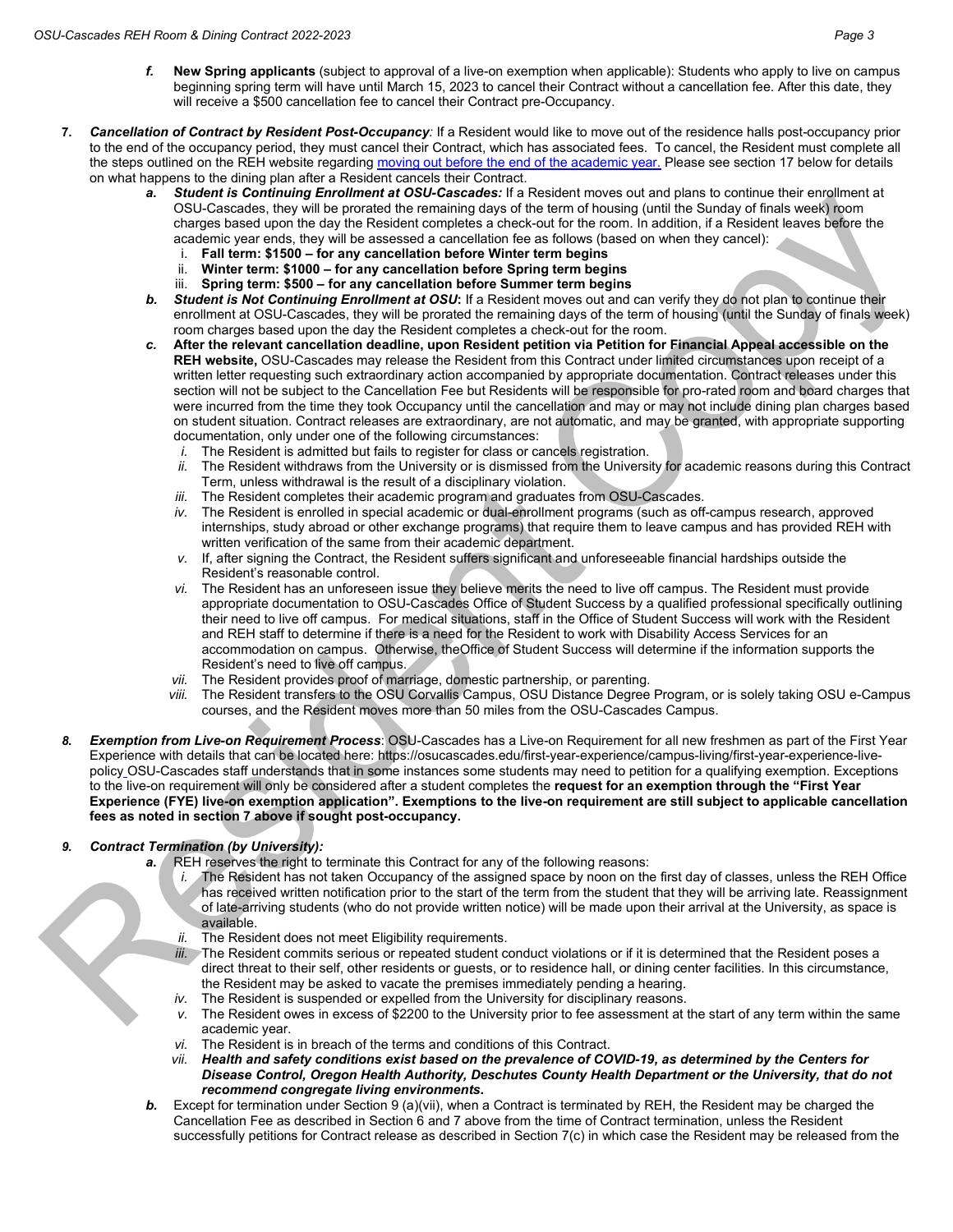Contract without incurring a Cancellation Fee and may or may not incur dining plan charges. The Resident may have to file a Petition of Financial appeal (detailed in section 12 below) to have any charges incurred from cancelling their contract reversed by providing appropriate documentation for their situation.

#### *10. REH Charges and Payments***:**

- *a.* All rates are subject to the OSU Board of Trustees approval. The Board of Trustees reserves the right to change residence hall room rates, and Dining Plan rates during the Contract Term. Rates may be found on the REH website: [https://osucascades.edu/housing/rates-policies/room-dining-rates.](https://osucascades.edu/housing/rates-policies/room-dining-rates)
- *b.* Rates are based upon a combination of housing type, room type, and Dining Plan and are available on the Room and Dining Rate sheet at the REH office and website [https://osucascades.edu/housing/rates-policies/room-dining-rates.](https://osucascades.edu/housing/rates-policies/room-dining-rates) The Resident agrees to pay Oregon State University - Cascades for housing charges as indicated on the current rate sheet, including reasonable costs of collecting a delinquent account, and pay interest charges to any University account after the published due dates, at the rate of 12% per year.
- *c.* Housing and dining rates will not be prorated if Occupancy is taken on any day during the first week of a term or if the Resident vacates on any day during the last week of a term.
- *d.* Charges for each term are billed at the beginning of the term on a Resident's University account. Contact the Student Accounts Office at (541) 737-3775 for more information on making payments to your account.
- *e. All students are charged a non-refundable \$50 contract fee annually when they submit a housing application. This fee covers the cost of processing the application and assignment of space.*
- *f.* Charges for policy violations, damages, improper checkouts, and contractual noncompliance will be assessed as detailed on the *REH Common Residence Hall Charges* schedule found on the REH website [https://osucascades.edu/housing/rates](https://osucascades.edu/housing/rates-policies/room-dining-rates)[policies/room-dining-rates](https://osucascades.edu/housing/rates-policies/room-dining-rates) . Since it is impractical and extremely difficult to ascertain the amount of actual damages, this schedule represents a reasonable endeavor by the University to estimate fair average compensation for any loss that may be sustained. Resident understands and agrees to this charge schedule.
- *g.* Returning residents and OSU-Cascades students who contract for the 2022-2023 academic year after completing a 2021- 2022 contract with REH or attending OSU-Cascades during the 2021-2022 academic year are eligible for a \$900 discount on their 2022-2023 academic year room rate. Students who transfer from other institutions and new students are not eligible for returning resident discount. Discount will be applied to student accounts once per academic term in the amount of \$300. If the Resident moves out of the halls midterm/year and breaks their Contact this discount is forfeited, and the current term's allotment of the \$300 rebate will be removed.
- *11. Residence Hall Activity Fee:* All Residents residing in the University-owned residence hall are eligible to attend activities and programs. An annual fee detailed on the *REH Common Residence Hall Charges* schedule found on the REH website: <https://osucascades.edu/housing/rates-policies/room-dining-rates> is charged to finance activities and programs for residence hall Residents.
- *12. Dispute of Charges and Cancellation Fees:* Any dispute over housing or dining charges or Termination or Cancellation Fees assessed to a Resident's University account pursuant to this Contract must be made in writing by the Resident. Appeal petition forms are available and should be completed on the REH myHousing portal.
	- *a.* Appeals can only be made after a charge has been assessed to the Resident's University Account, but must be submitted within 45 days of the date of the invoice for the charges.
	- **b.** Appeals will be subject to a decision rendered by an OSU-Cascades Financial Appeals Committee.
	- *c.* Should the Resident disagree with the decision of the Appeals Committee, they may request in writing a review by the Director of Student Success or their designee within 30 days of the original decision. The Director's, or designee's, decision is final.

## *13. Vacation Breaks:*

- *a.* Only residents who plan to maintain their contracts through the next academic term are eligible to stay in the halls over Break Periods.
- *b.* Break Periods are defined as Winter Break, beginning at 5:00 PM on December 15, 2022 through 9:00 AM on January 7, 2023, and Spring Break, beginning at 5:00 PM on March 22, 2023 through 9:00 AM on April 2, 2023. Additionally, it will be considered a Break Period when students are allowed to move-in several days before fall term begins until the first day of classes on September 21, 2022.
- *c.* All residence halls will be open during Winter and Spring Break Periods at no additional charge. Residents must sign up for break housing in order to remain on campus for those dates by the Wednesday of finals week prior to the Break Period via the OSU-Cascades myHousing portal. Students who do not sign up for break during the time required that is needed to ensure adequate staffing and service during the Break Period may be assessed a fee that is available on our website: <https://osucascades.edu/housing/rates-policies/room-dining-rates>
- *d.* All Residents may leave their belongings in their rooms during Break Periods, as long as their Contract has not been terminated.
- *e.* All Residents remaining in residence over the break must be in good conduct standing with the University.

#### *14. Room Changes:* Room changes are permitted only by written permission and approval of REH staff.

- *a.* Room changes are free for the first move and \$75.00 for *each additional move thereafter, per academic year*.
- *b.* Residents with approved room changes must vacate the old room and move into the new room within *48 hours* of receiving key card access to the new room, or they may be charged for an improper checkout and an increased rate for the room to cover liquidated damages.
- *c.* Residents holding two spaces (occupying the old room while not completing the move to the new room) past 48 hours may be subject to the charges associated for both spaces.
- *d.* Unauthorized room changes will result in an improper checkout fee and Residents may be required to move back to the original assignments. Residents who make unauthorized room changes will also be charged the room rate for both rooms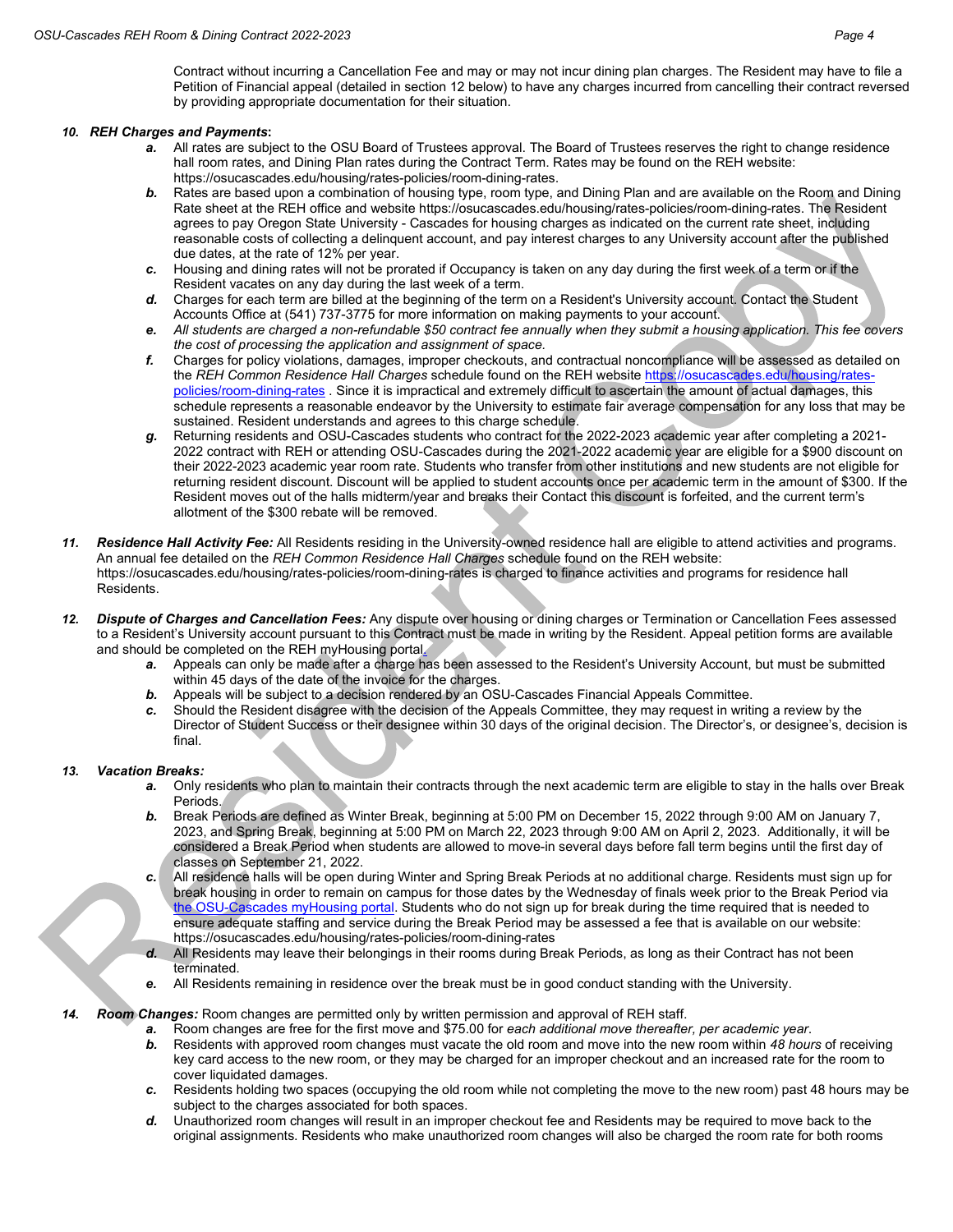until either the room change has been approved and the Resident has completed vacating the originally assigned room, or, the Resident has moved back to the originally assigned room.

- *e.* REH reserves the right to restrict room changes at any time.
- *15. Room Vacancies:* If a vacancy occurs in a double or triple occupancy room or apartment, the remaining resident(s) must keep the room clean and ready for another resident to move into the room or apartment at any time. Definition of a clean and ready room may be found at: <https://osucascades.edu/uhds/rates-policies/moving-out>
	- *a.* If a space is available in a room, REH may assign a roommate at any time without prior notification to the remaining resident(s).
	- *b.* The room must have at least one set of all the furnishings and space available for a new resident to move in at any time.
	- *c.* When a Resident leaves for Break Periods, rooms with vacancies *must* be ready for a roommate.
	- *d.* Any room determined to not be ready for a roommate at any time will be deemed a breach of this Contract and the Resident hereby agrees to pay a fee for a higher room rate (a double-as-a-single or triple-as-double) to compensate the University for its inability to rent the room to another Resident. The Resident also agrees to immediately return the room to a state that is ready for a roommate. If the room is returned to a state that is deemed ready by REH, the charges will be returned to the original rate from that date forward. Refusal to accept a roommate or failure to accept reassignment to another room will be interpreted as a failure to comply with the terms and conditions of this Contract and the Resident hereby agrees to pay the University reasonable compensation as described above retroactive to when the previous resident roommate vacated the room. Additionally, failure to maintain a room in a state ready to receive a roommate, failure to accept a roommate or failure to accept reassignment to another room may result in conduct action.
	- *e.* Residents agree not to create or maintain an unwelcoming, hostile, or intimidating environment with the intent to drive out a roommate. Violating this agreement will be considered, along with other breaches of this Contract, a disciplinary issue resulting in possible Student Conduct sanctions as well as financial responsibility for Termination and Cancellation Fees.
	- *f.* Depending on occupancy needs, REH may offer the opportunity for a Resident or Residents to buy out any remaining spaces in their room. This will only be offered during academic terms and must be agreed to by all residents remaining within the space to become effective.

#### **16.** *Moving Out:*

- *a.* Each Resident must remove all personal belongings from their room when the Occupancy period ends or this Contract is terminated. The room must be cleaned and notice made to REH staff for move out to be complete. Remaining personal items will be considered abandoned and will be sent to OSU Surplus for public auction or disposal. Residents will be charged for housing and dining until they have completed the entire move out process. More information about this process is available on our website[: https://osucascades.edu/uhds/rates-policies/moving-out](https://osucascades.edu/uhds/rates-policies/moving-out)
- *b.* During move out, Residents may be present for an initial staff inspection of the final room condition; however, the initial inspection is informational in nature and is not the final determination of room condition. All rooms are inspected after the Resident vacates the room and this inspection may result in damage charges, regardless of whether the Resident is present at the time of inspection.
- *c.* The Resident agrees to pay for the cost of extra custodial service to remove personal belongings or to clean the room after the Resident has vacated. The Resident agrees that the University may determine these charges in its sole discretion and the University will calculate the charges to reasonably compensate for any damages based on its Common Residence Hall Charges Sheet, located at [https://osucascades.edu/housing/rates-policies/room-dining-rates.](https://osucascades.edu/housing/rates-policies/room-dining-rates)
- *d.* Residents who do not intend to live on campus for Winter Term must vacate by 12:00 PM on December 16, 2022 and Residents who do not intend to live on campus for Spring Term must vacate by 12:00 PM on March 23, 2023. If a Resident fails to do this, they are subject to a \$350 Extended Occupancy fee.
- *e.* Failure to vacate by the time and date required may result in charges calculated to reasonably compensate the University for damage incurred by the delay, in addition to prorated Room and Dining charges, unless the Resident withdraws from OSU-Cascades after the times and dates listed in Section 16(d). The Resident agrees to pay these term charges, available on the REH website[: https://osucascades.edu/housing/rates-policies/room-dining-rates.](https://osucascades.edu/housing/rates-policies/room-dining-rates)
- *f.* If a Resident withdraws from OSU-Cascades and moves their belongings out, but has not completed the move out process, REH reserves the right to reassign the room to another resident. A failure to complete the move out process may result in University determined charges to reasonably compensate the University for damages as set forth in the Common Residence Hall Charges Schedule, located a[t https://osucascades.edu/housing/rates-policies/room-dining-rates.](https://osucascades.edu/housing/rates-policies/room-dining-rates)

## **17.** *Dining Plan Policy:*

- *a.* As long as the Resident has an active Contract in place, Dining Plan balances carry over from term to term (Fall Term to Winter Term and Winter Term to Spring Term). Residents may change to a higher Dining Plan if they begin to run low on dining dollars at any time during the term and may change to a lower Dining Plan through Friday at 5 PM of week three of each academic term. Residents may also choose to add money to their OSU Orange Cash (administered by the ID Center) at any time. Dining Plan changes may take as long as 72 hours to be reflected on the Resident's University account.
- *b.* Dining plans are encouraged to be spent by the end the academic year (5 PM on Friday June 16, 2023), however if a student has a positive remaining balance after this date, the funds from 2022-2023 will be "rolled over" into a plan that provides a 20% discount at the register for students who sign a contract to live on campus for 2023-2024, and a 10% discount at the register for residents who don't sign a contract to live on campus for 2023-2024. These "roll over" funds from 2022-2023 must be used by Friday June 14, 2024 at 5 PM. Any remaining "roll over" dining plan funds after this date will be forfeited and will not be refunded. If the student withdraws, transfers, or ends their relationship with OSU-Cascades prior to June 16, 2023 the "roll over" dining funds from 2022-2023 are forfeited and will not be refunded.
- *c.* Students who lived with REH during the 2020-2021 academic year and have "roll over" dining funds available from 2021- 2022, will have access to these funds on their ID card for use until June 16, 2023 at a 20% discount in dining if they have an active 2022-2023 contract and a 10% discount in dining if there is no 2022-2023 contract. Any funds from 2021-2022 remaining after this date are forfeited and will not be refunded. If the student withdraws, transfers, or ends their relationship with OSU-Cascades prior to June 16, 2023the "roll over" dining funds from 2021-2022 are forfeited and will not be refunded.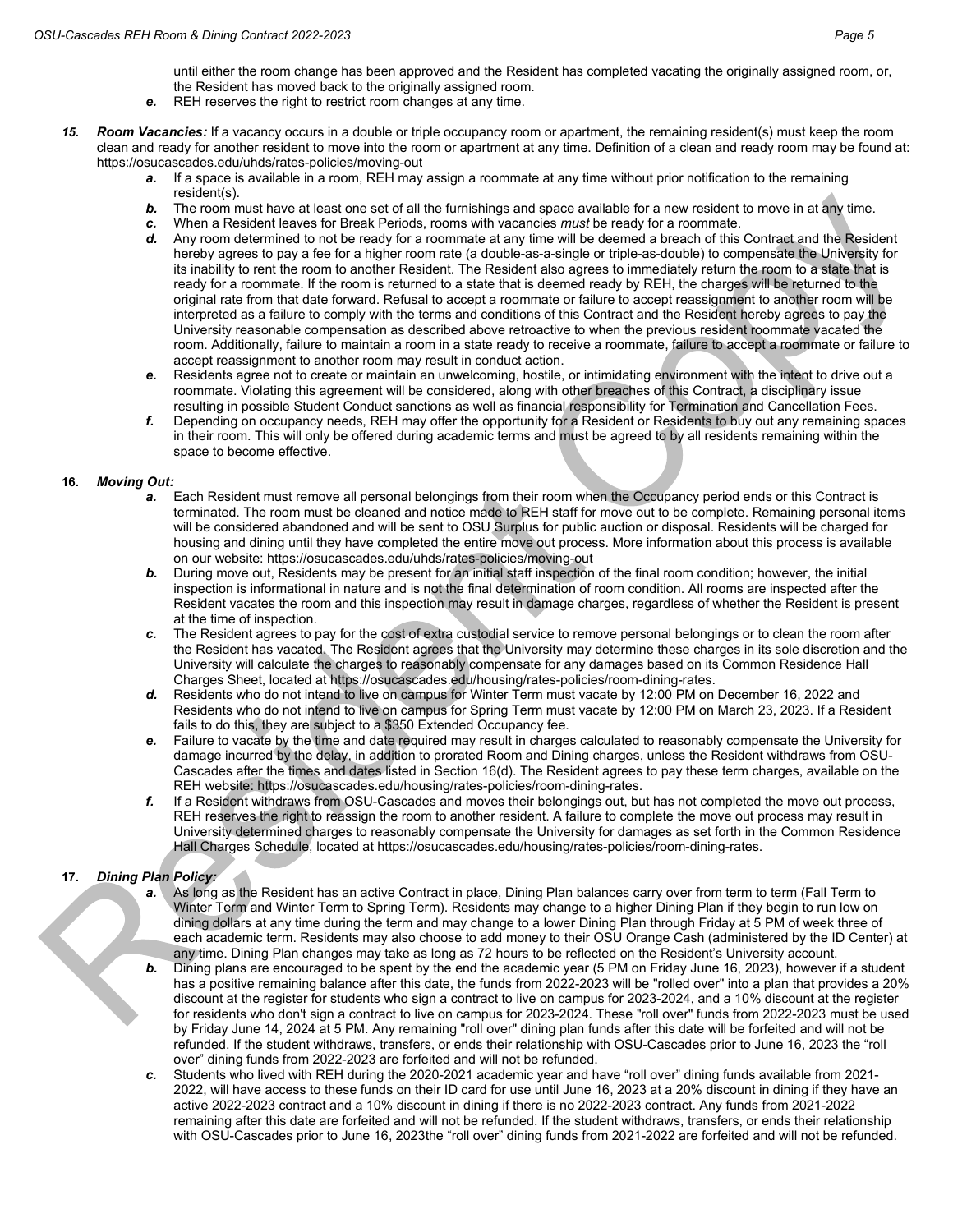- *d.* Students who move out of REH facilities during an academic term and are no longer enrolled at OSU-Cascades will have their unused dining dollars for the active term refunded. If any "roll over" dining funds are on the student's card from a previous academic term, they will not be credited back.
- *e.* Students who move out of REH facilities during an academic term and remain enrolled at OSU will have any remaining dining dollars converted to a "roll over" plan as outlined in 17.b.
- *f.* Students who leave OSU-Cascades at the end of any academic term (example: transfer to another institution or graduate) will not receive a refund of any unused dining dollars.
- *g.* Dining dollars are non-transferrable and cannot be transferred to other students.
- **18.** *Injury or Property Loss:* The University is not responsible for loss or damage to personal property or for any injury to Resident or a guest of the Resident in the REH facility due to fire, theft, water, interruption of water, heat, utility problems, or other causes, unless it was solely a result of the University's negligence. Residents are strongly encouraged to carry personal property or renter's insurance. Residents are also strongly encouraged to remove all valuable items from the room during break periods. Any claims regarding property loss or injury will be referred to the University Office of Risk Management.
- **19.** *Force Majeure:* The University's failure to perform any term or condition of this Contract as a result of force majeure conditions beyond its control such as, but not limited to, war, strikes, fires, flood, governmental restrictions, power failures, acts of nature, epidemics, or damage or destruction, shall not be deemed a breach of this Contract.

## **20.** *Responsibility of Resident for the Facilities:*

*a. Care and maintenance of facilities:*

- i. Each Resident is provided with electronic access through the Resident's OSU-Cascades student ID card and will be held responsible for loss of these devices.
- ii. Residents agree to update and accept their Room Condition within 72 hours of taking Occupancy. Any damages not declared on the Room Condition will be the responsibility of the Resident and may result in a charge upon move out.
- iii. Each Resident is financially responsible for all facilities, fixtures, and items provided for their use.
- iv. Any damage associated with a Resident's service or assistance animal may be charged to the Resident.
- v. Residents may be charged for cleaning of the room and for any change in the general condition of University property that is not the result of normal wear and tear.
- vi. Condition of the University property will be determined upon final inspection of the room by University staff.
- *b. Charges for loss or damage:*
	- i. Charges for loss or damage caused by a Resident will be assessed by REH on the Resident's University account and must be paid promptly. Resident agrees in advance to the charges listed in the REH Common Residence Hall Charges Sheet, located at [https://osucascades.edu/housing/rates-policies/room-dining-rates.](https://osucascades.edu/housing/rates-policies/room-dining-rates) Resident further agrees to pay the other charges listed in this section, which the University will calculate to reasonably compensate it for its loss.
	- ii. Charges for the loss of equipment and damages or defacement of any area in common use (such as lounges, recreation rooms, corridors, common bathrooms, etc.) will be assessed against the Resident(s) unit.
	- iii. Damages in common areas may be divided and charged on a pro-rated basis to each Resident in the living community.
	- iv. Charges for damage, insufficient cleaning, and improper checkout during the Contract period will be billed to the Resident's University account.
- *c. Painting, repair, and remodeling restricted:*
	- i. Residents are encouraged to personalize their rooms but are not permitted to paint, repair, or remodel their room or public areas in residence halls without prior written permission from REH.
	- ii. Furniture and mattresses are not to be moved from one room to another. A service charge will be assessed, and possible disciplinary action may be taken if furniture is moved from other Resident rooms or public areas into a Resident's room.
- **21.** *Safety and Security:* The Resident agrees to take primary responsibility for their own health, safety and security, and to support the health, safety and security of fellow residents, the buildings, and dining areas. REH will work cooperatively with Residents to promote a safe and secure environment, although absolute safety cannot be guaranteed. The Resident agrees to read and abide by security policies and precautions stated in the REH publication *Student Policy and Information Guide*, and other applicable OSU health, safety and security publications. REH may require residents to periodically test for COVID-19 if prevalence deems it appropriate.
- **22.** *Room Entry:* Resident agrees that REH may enter, and REH reserves the right to enter, rooms with or without notice for reasons including, but not limited to:
	- *a.* Provision of maintenance and custodial services.
	- *b.* Preparation of space for a new resident.
	- *c.* Inspection of room conditions upon vacancy of a Resident, for health and safety reasons during break periods, or for sanitation, security, or safety reasons.
	- *d.* Elimination of nuisances.
	- *e.* When reasonable cause exists to indicate a violation of established conduct or health and safety standards.
	- *f.* To prevent abuse or destruction of University property.
- **23.** *Community Standards and Prohibited Items:* The Resident agrees to abide by all University, OSU-Cascades, and REH policies and community standards, as stated in the REH *Student Policy and Information Guide*: [https://osucascades.edu/housing/rates-policies/policy](https://osucascades.edu/housing/rates-policies/policy-guide)[guide](https://osucascades.edu/housing/rates-policies/policy-guide) and in the *OSU Code of Student Conduct:* <http://studentlife.oregonstate.edu/studentconduct/>. Policies addressed include, but are not limited to: prohibited items, alcohol, drugs, smoking, and noise.
- **24.** *Exceptions to Contract Terms and Conditions:* Only the Executive Director of Enrollment Services and Student Success or their designee are authorized to modify the TERMS AND CONDITIONS of this Contract and any modifications must be done in writing to be